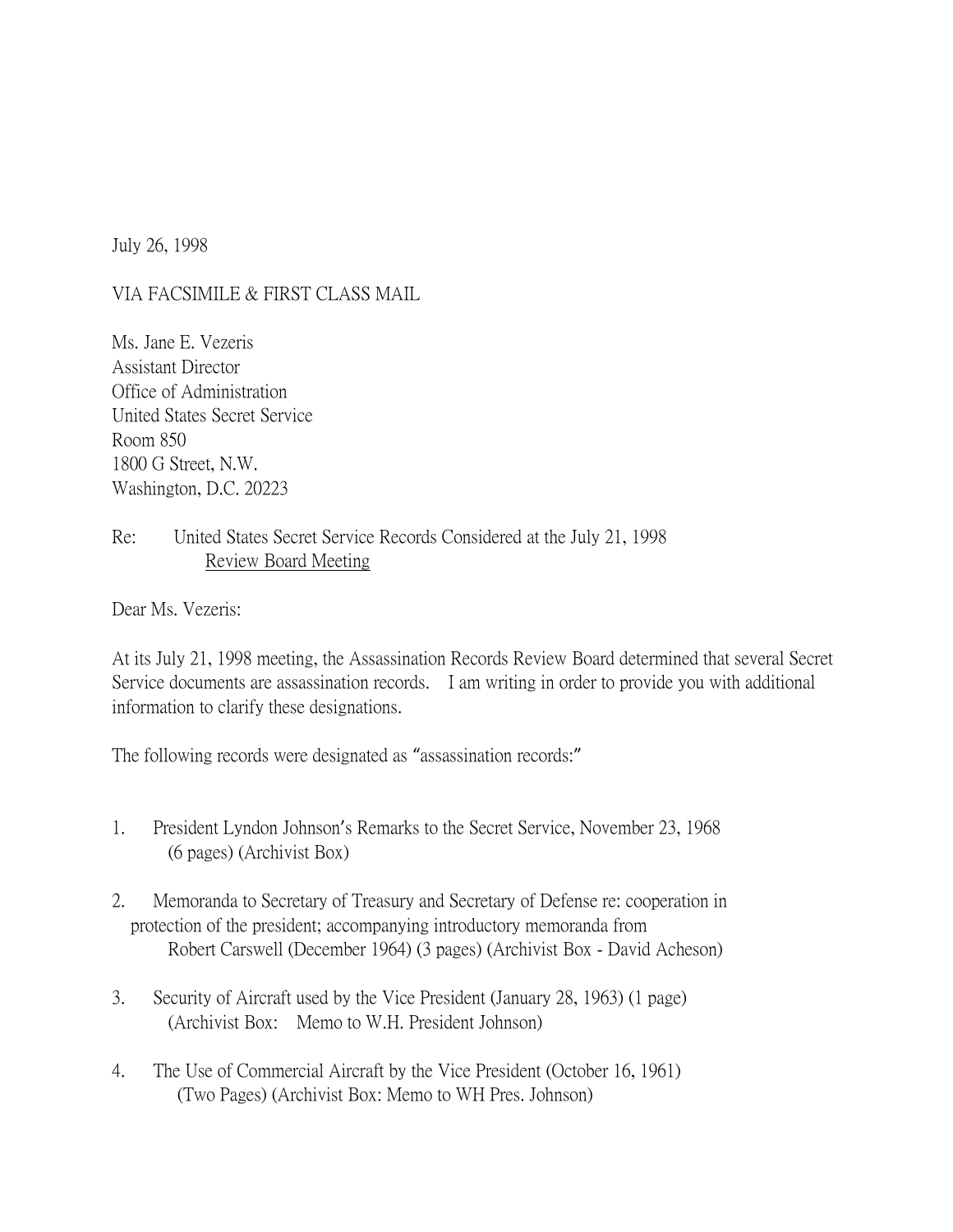- 5. Memorandum to the Vice President from Chief Rowley regarding the Use of Commercial Aircraft by the Vice President (October 24, 1962) (2 pages) (Archivist Box: Memo to W.H. Pres. Johnson)
- 6. Memorandum for Walter Jenkins from James Rowley (December 16, 1963) Suggestions of FBI re: Presidential Protection (2 pages) (Archivist Box: Memo to W.H. President Johnson)
- 7. Memorandum from DOJ, December 2, 1963 re: Protection of the President (3 pages) (Archivist Box: Memo to W.H. Pres. Johnson)
- 8. White House Police Monthly Reports August, 1963 March, 1964 and related memoranda (28 pages) (White House Police Monthly Reports) (MNO-85-0012 #4B)
- 9. Communications Local Surveillance Nets/Radio Planning Systems (16 documents) (October, November, December 1963) (January 1964, April 1964) (30 pages)
- 10. Log Book No. 3 ("Secret" Documents received by the Intelligence Division January 1967 - October, 1968) (4 pages)
- 11. Log Book No. 1 (1954 1965) (Control Log listing documents that were received by the Intelligence Division - formerly PRS) (81 pages)
- 12. Classified Log Book from Presidential Protective Division (1961 1978) (36 pages)
- 13. Civil Emergency Planning Dallas (1963) (Three Memoranda from April 10, 1963, July 1, 1963, and April 10, 1963) (MNO-85-0008 #237)
- 14. KWIC Index (Individual Folders under number 610.0) (Protective Aid Projects) (2 pages) (MNO-85-0008)
- 15. Security of Presidential Aircraft January 22, 1963 Memorandum from John Campion to Chief (3 pages) (OPO-85-0001 #20; 622.31)
- 16. Special Notice to Aviators "Flight Planning Document re: Middleburg, VA" June 12, 1963 (2 pages)
- 17. Order from FAA regarding Security of Presidential and Vice Presidential Flights April 23, 1962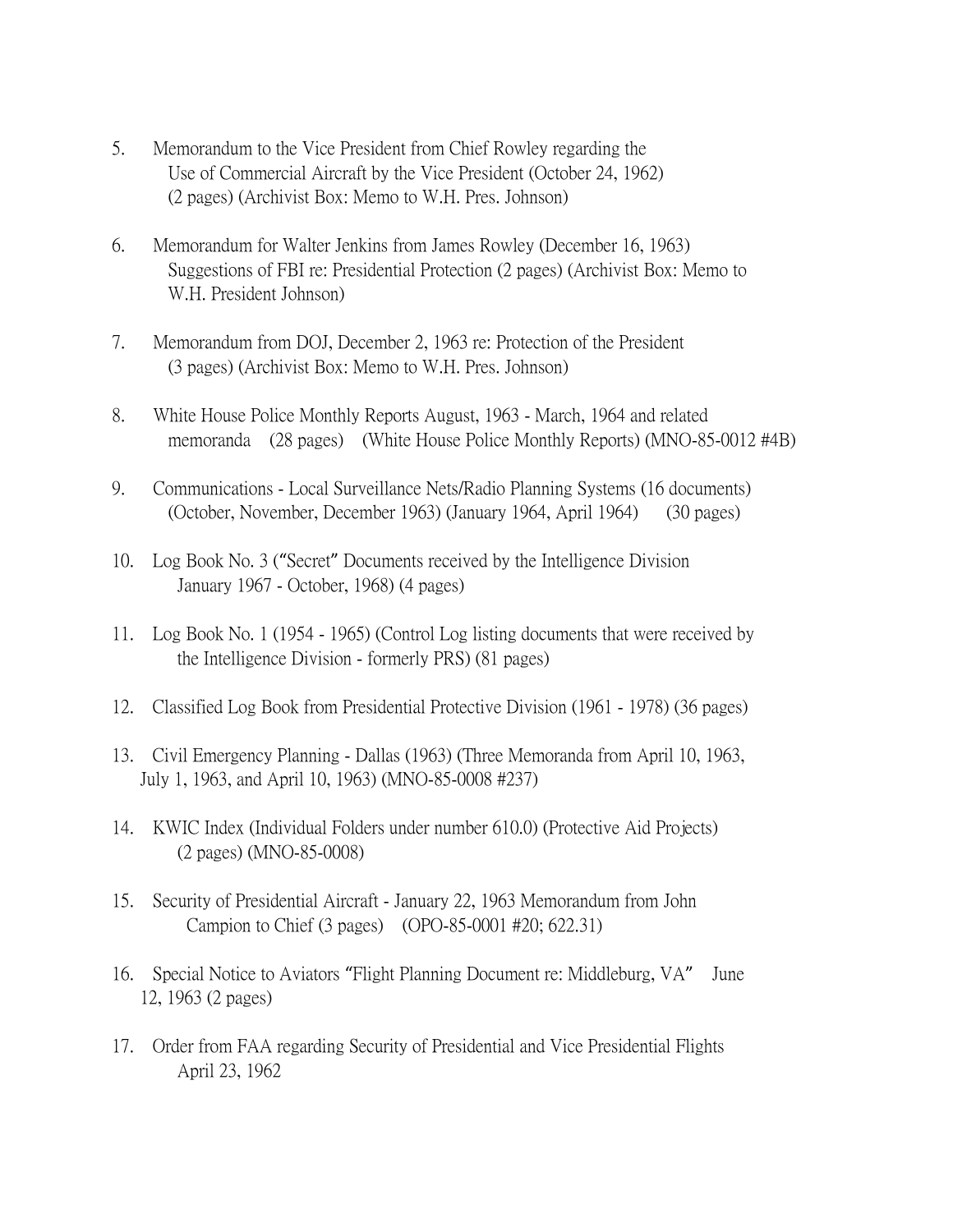- 18. Memorandum from Chief to SAIC Behn re: Security of Airport Runways For Presidential airplanes (July 6, 1964) (1 page) (OPO-85-0001)
- 19. Memorandum from John Campion to Chief Rowley, March 4, 1964, re: Liaison with FBI, CIA, Department of State, and Defense Security Agencies. (1 page) (OPO-85-0001, #30)
- 20. Memorandum dated March 23, 1962 re: Disposition of Telegrams (1 page) (OPO-85-0001 #30)
- 21. Memorandum re: New Treasury Building Identification Card (January 2, 1964)
- 22. Memorandum to Chief from Bouck Nov. 20, 1963 re: Telephone Malfunction in the Secretary's Conference Room (1 page) (OPO-85-0001 #24)
- 23. Memorandum: Technical and Electronic Countermeasures Inspection (10-10-62) (2 pages) (OPO-85-0001)
- 24. White House Army Signal Agency Radio Codes" Memoranda dated July 25, 1962, Sept. 6, 1961, August 29, 1961, April 12, 1961, and March 8, 1961 (7 pages) (OPO- 85-0001 #24)
- 25. Voice Call Signs changes -memoranda & WHCA voice call signs (January/March 1963) (47 pages) (OPO-85-0001 #24)
- 26. Memoranda from Robert Bouck re: Security Inspection of VP LBJ's telephones (September, 1963) (4 pages) (OPO-85-0001 #24)
- 27. Electronic and Technical Inspections: "Electronic and Technical Countermeasures Inspection at residence of the Chief Justice" (January 13, 1964) (OPO-85-0001 #24)
- 28. Technical Inspections (June 1, 1962) (OPO-85-0001 #24)
- 29. Memoranda from Robert Bouck re: Electronic Countermeasures Survey of Treasury Department Offices and certain residences (February 2, 1962) (3 pages) (OPO-85-0001 #24)
- 30. Electronic Countermeasures Survey of Treasury Department Offices and Certain Residences (February 2, 1962) (OPO-85-0001 #24)
- 31. Technical Inspections: Memorandum from Robert Bouck to SAIC Beary (February 6, 1962) (OPO-85-0001 #24)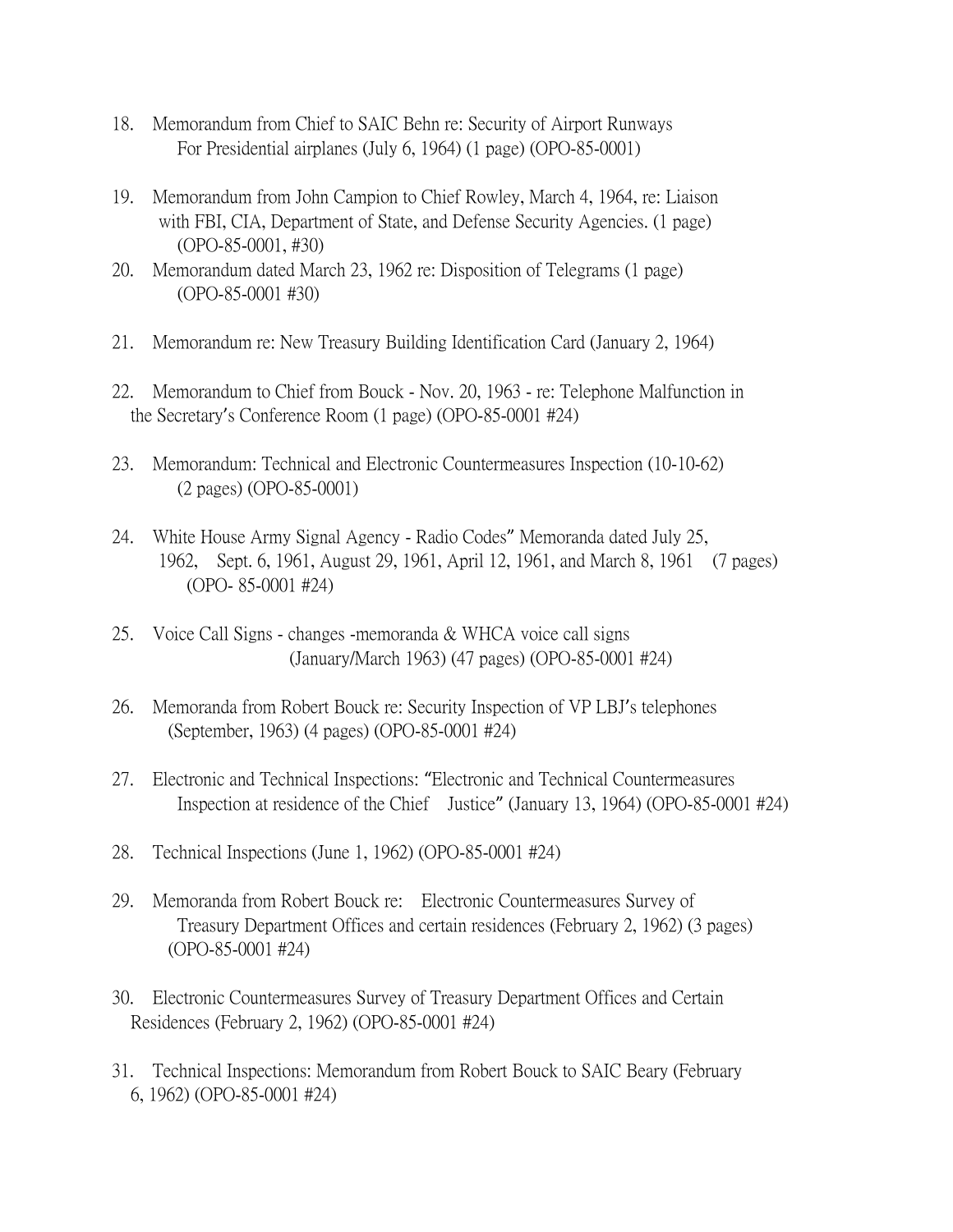- 32. Information on ID Passes (5 Pages) (OPO-85-0001 #19)
- 33. WHP Memoranda concerning Incidents Occurring at the White House On August 3 and 4, 1963 (August 1963) (15 pages) (OPO-85-0001 #19)
- 34. Principles of Protection of the President (outline with personal notes) (147 pages) (OPO-0001 #22) (Misc. Matters on Protective Matters)
- 35. Information on Naval Aid to PRS (May, 1962) (5 pages) (OPO-85-0001 #22)
- 36. Procedures for Handling Protective Research Subjects and Incidents of Protective Concern at the White House (Feb. 1962) (10 Pages) (OPO-85-0001 #22)
- 37. Office of the Air Force Aide to the President (29 Pages)
- 38. Voice Call Signs The President and Family (March 1961) (26 pages)
- 39. Presidential Aircraft Security Pictures of Detail (4 pages) (OPO-85-0001)
- 40. Security Survey of Motorcade Routes Dallas Sept. 24, 1964 (18 pages) (OPO-85-0008 #240)
- 41. USSS Committee Reports Minutes of Management Meetings (For the months of Sept./July/April/February 1963 - Jan. 1964 & Accompanying Memoranda) (76 pages)
- 42. "Destruction Inventory Covering Disposable Non-Current Secret Service Records As Authorized by USSS Disposal Authority Number One." (4 pages) (MNO-85- 0012 #16B)
- 43. Memoranda re: Classification of PRS Documents (May 1965) (2 pages) (MNO-85- 0008 #245 Folder 632.21)
- 44. Memorandum from ATSAIC Wells VP Protective Division to Assistant Director Youngblood re: Movements of Wells on Nov. 22, 1963 (4 pages); Accompanying routing sheet and memorandum regarding not sending this report to the archives (2 pages) (MNO-85-0008 #250 Folder 619.0 & 600)
- 45. Memoranda dated April 27, 1964 re: Reorganization of PRS (2 pages) (MNO-85- 0012 #6B)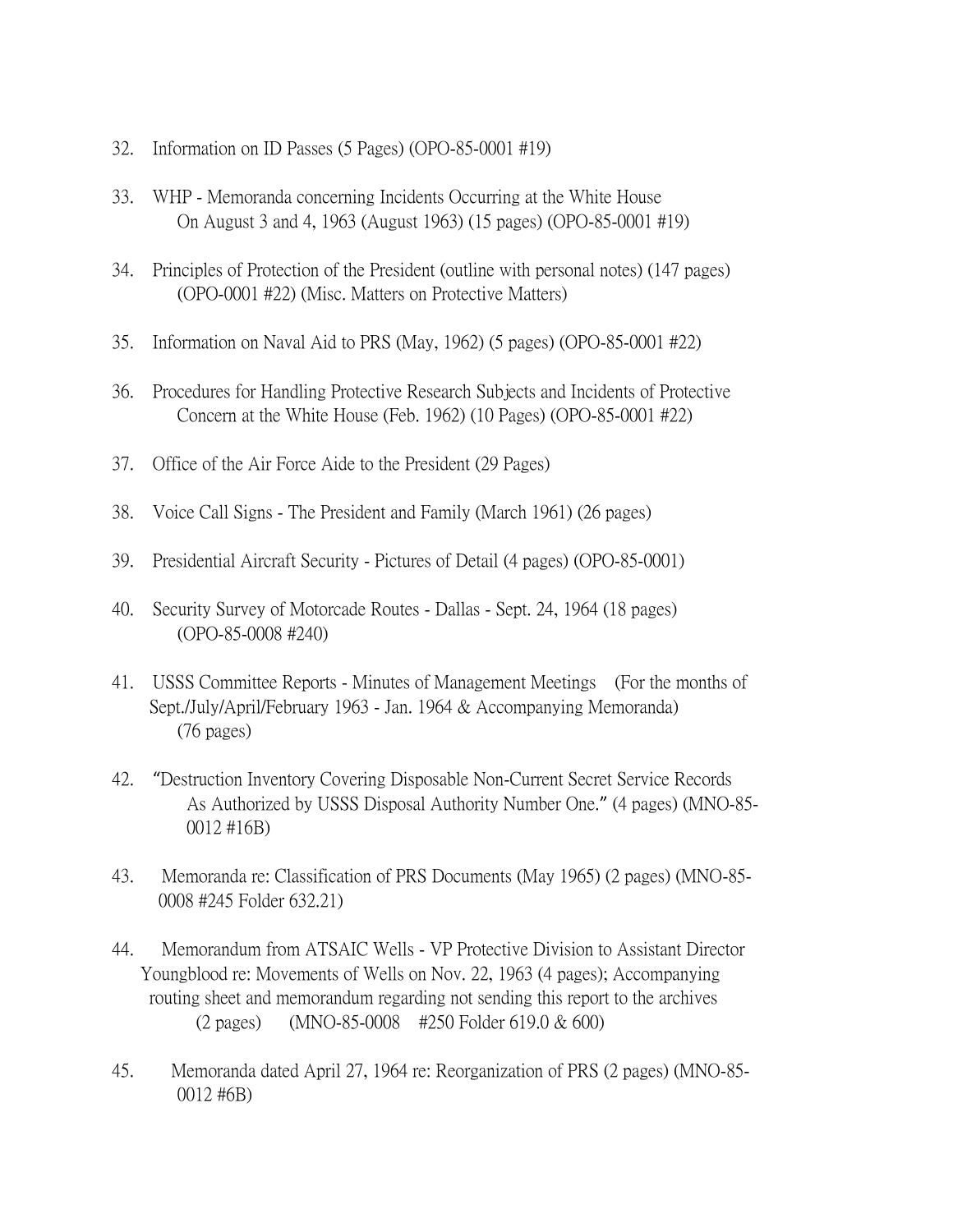- 46. Memorandum from Inspector Kelly to Chief dated December 23, 1963 regarding Security for Chief Justice Warren (4 pages) (OPO-85-0001 #19)
- 47. Memorandum re: The Use of Commercial Aircraft by the Vice President From James Rowley dated October 24, 1962 (including attachments) (9 pages) (OPO-85-0001 #17)
- 48. Memoranda re: Vice presidential Protection dated May 18, 1962 from Chief Rowley (6 pages) (OPO-85-0001 #17)
- 49. Memoranda regarding Security of Aircraft used by Vice President (January 1963) (3 pages) (File No. 614.0)
- 50. Memoranda re: unauthorized use of LBJ's car August 1963 (2 pages) (OPO-85- 0001)
- 51. Memoranda re: Proposed Trips of the Vice President (July 17, 1963; June 12, 1963; April 22, 1963; March 25, 1963; March 13, 1963; Feb. 15, 1963; Nov. 6, 1962; Sept. 28, 1962; October 22, 1962; October 17, 1962; Sept. 25, 1961; Sept. 22, 1961; Mar. 7, 1962; Feb. 13, 1962; Sept. 21, 1961; Sept. 15, 1961; Sept. 6, 1961) (2 pages) (OPO-85-0001 #16)
- 52. Letter from Douglas Dillon to Lyndon Johnson dated Mar. 25, 1963 (2 pages) (OPO-0001 #16)
- 53. Report of Volunteer's and Vicksburg's Activities (4 pages) (OPO-85-0001 #16)
- 54. PRS Memoranda dated June, 1964 regarding what should be contained in a Trip File (4 pages) (OPO-85-0001 #15 Folder 611.2)
- 55. Memorandum: Inter-Agency Committee for Study of Criteria and EDP for Protective Research Section (Sept. 1964) (8 pages) (OPO-85-0001 #2)
- 56. Memorandum: "Presidential Survey Reports" (Nov. 30, 1961) (1 page)
- 57. Memoranda: Security Survey of Washington Monument as a Vantage Point for Attempted Assassination (3 documents) (November 1962)
- 58. Memoranda from Inspector Thomas Kelley to Chief Rowley dated November 5, 1962 regarding "Washington Monument as a Vantage Point for Attempted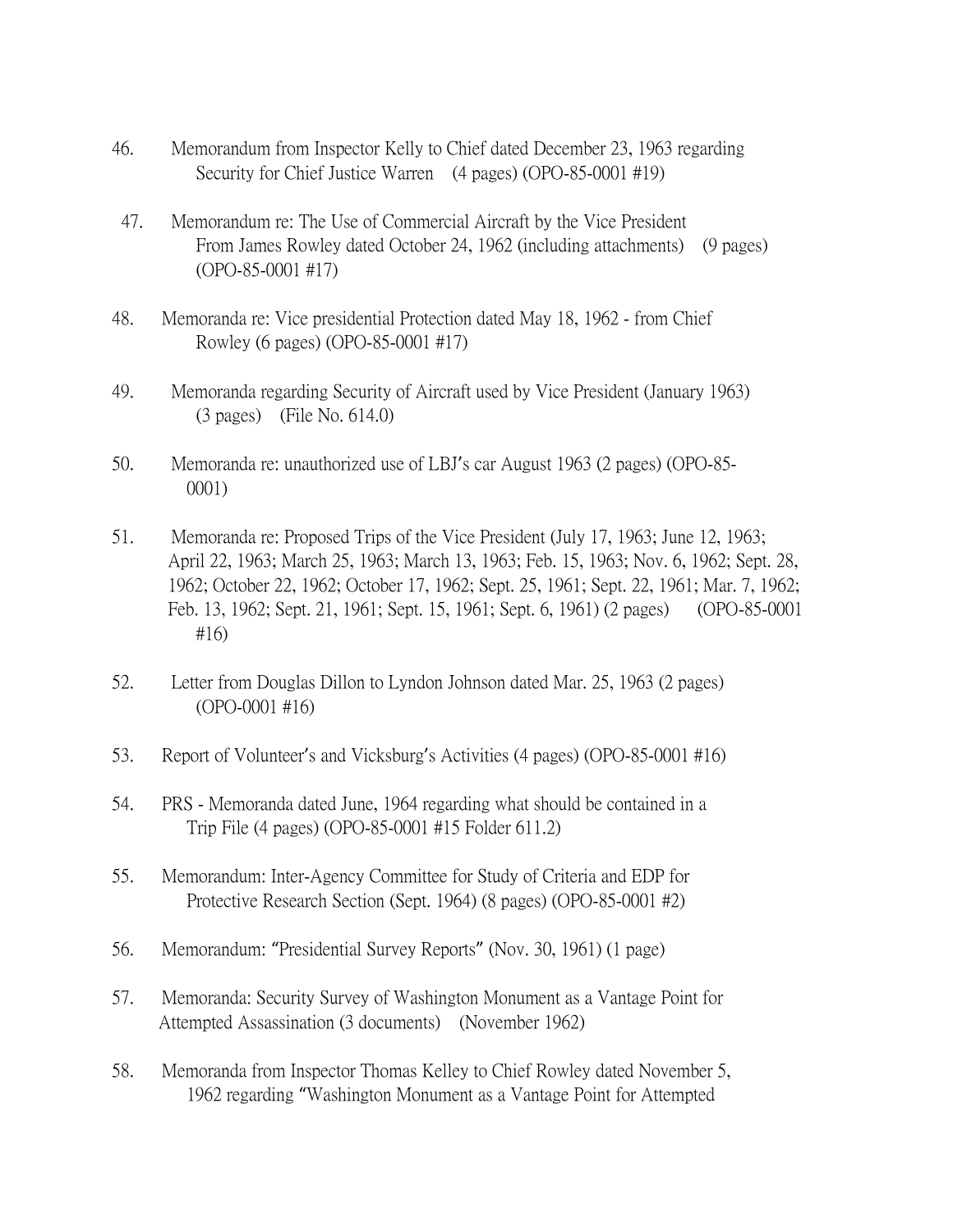Assassination." (OPO-85-0001 #7)

- 59. Memorandum from Chief Rowley dated Sept. 18, 1964 re: Safety Measures for Mobile Radio Units (2 pages) ( OPO 85-0001 #2)
- 60. Memorandum from SA Carnes to SAIC Geiglein Washington (January 17, 1964) Name Checks conducted in General Files (2 pages) (OPO-85-0001 #8)
- 61. Security Check of Employees of Establishments Visited by Lancer and Volunteer 2-14-62 /3-12-62 (3 pages) (OPO-85-0001 #8)
- 62. Memorandum re: Assignment of White House Detail Personnel (Feb. 1961) (5 pages) (OPO-85-0001 #15)
- 63. Memorandum from SA Lynn Meredith (Children's Detail) to Chief Rowley (July 25, 1962) (Discussion with Mrs. John F. Kennedy of Security Measures and Procedures Employed by the Children's Detail) (7 pages) (OPO-85-0001 #16)
- 64. Security of Aircraft Memorandum: Low-Flying Aircraft over Rattlesnake Mountain, Atoka, VA (April 5, 1963)
- 65. Memorandum for File from Burrill A. Peterson, Inspector, dated Feb. 16, 1963 re: Low Flying Aircraft (1 page)
- 66. Memorandum to Godfrey T. McHugh from Special Agent G.A. Behn regarding Presidential Aircraft Security (February 5, 1963)
- 67. Tape Recording President Johnson's Remarks to Secret Service and James Rowley's Remarks to Secret Service (11-23-68)
- 68. Tape Recording of Interview of Chief James Rowley by Congressman Frank Horton (8-7-63) (Radio Station in Buffalo, NY)
- 69. Tape Recording of Interview of Michael Dorman (author of *The Secret Service Story)* By Ed Harvey of WCAU Radio Station in Philadelphia, PA (Winter, 1997)

We ask that you follow the same procedure for processing documents now designated "assassination records" and reviewed by the Board under the JFK Act as stated in our May 29, 1996 letter, and that you complete this process by August 7, 1998.